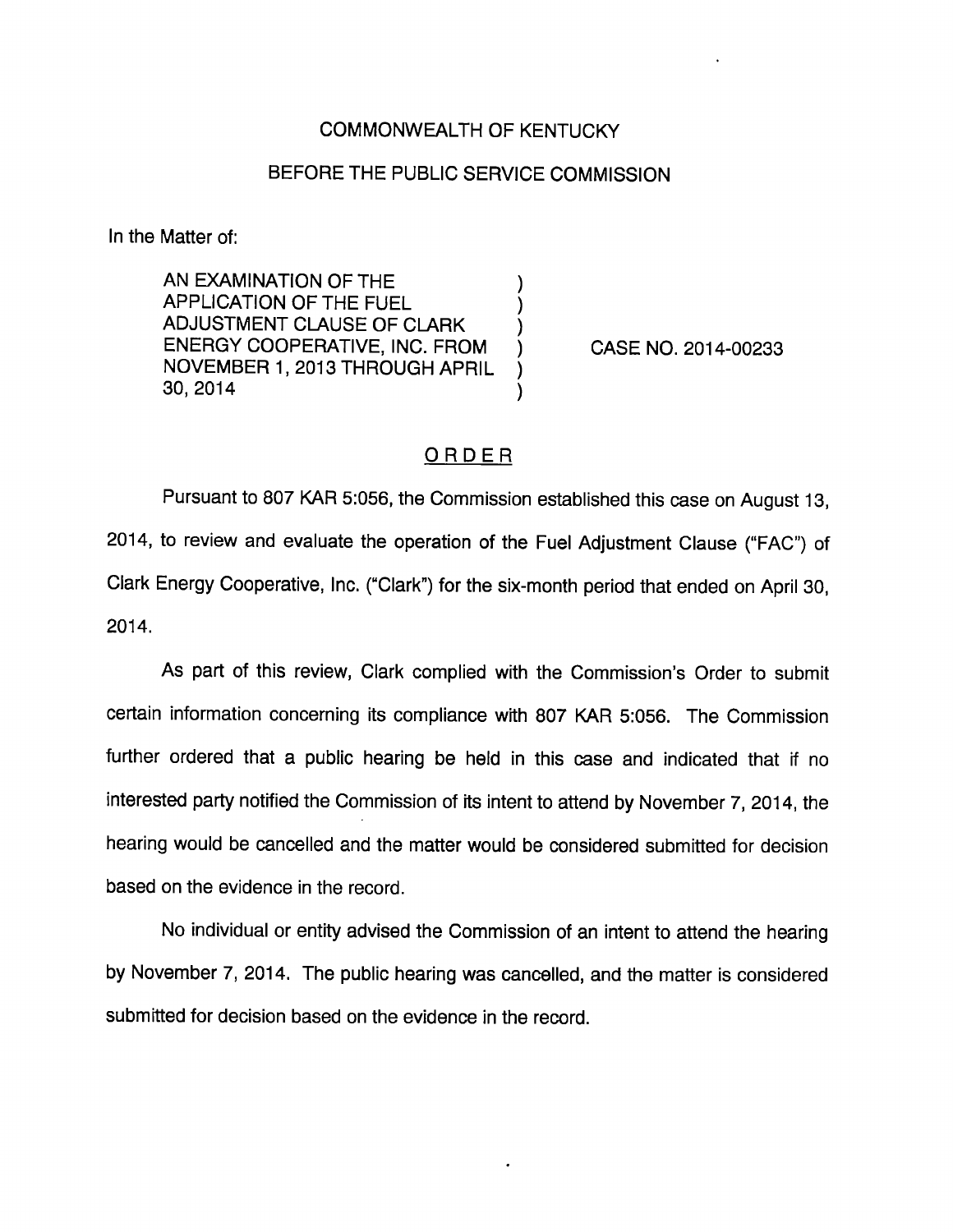The Commission, having considered the evidence in the record and being otherwise sufficiently advised, finds no evidence that Clark has improperly calculated or applied its FAC charge.

IT IS THEREFORE ORDERED that the charges and credits applied by Clark through the FAC for the period November 1, 2013, through April 30, 2014, are approved.

> By the Commission ENTERED JAN 3 0 2015 KENTUCKY PUBLIC SERVICE COMMISSION

ATTEST:  $\cup$ Executive Director

Case No. 2014-00233